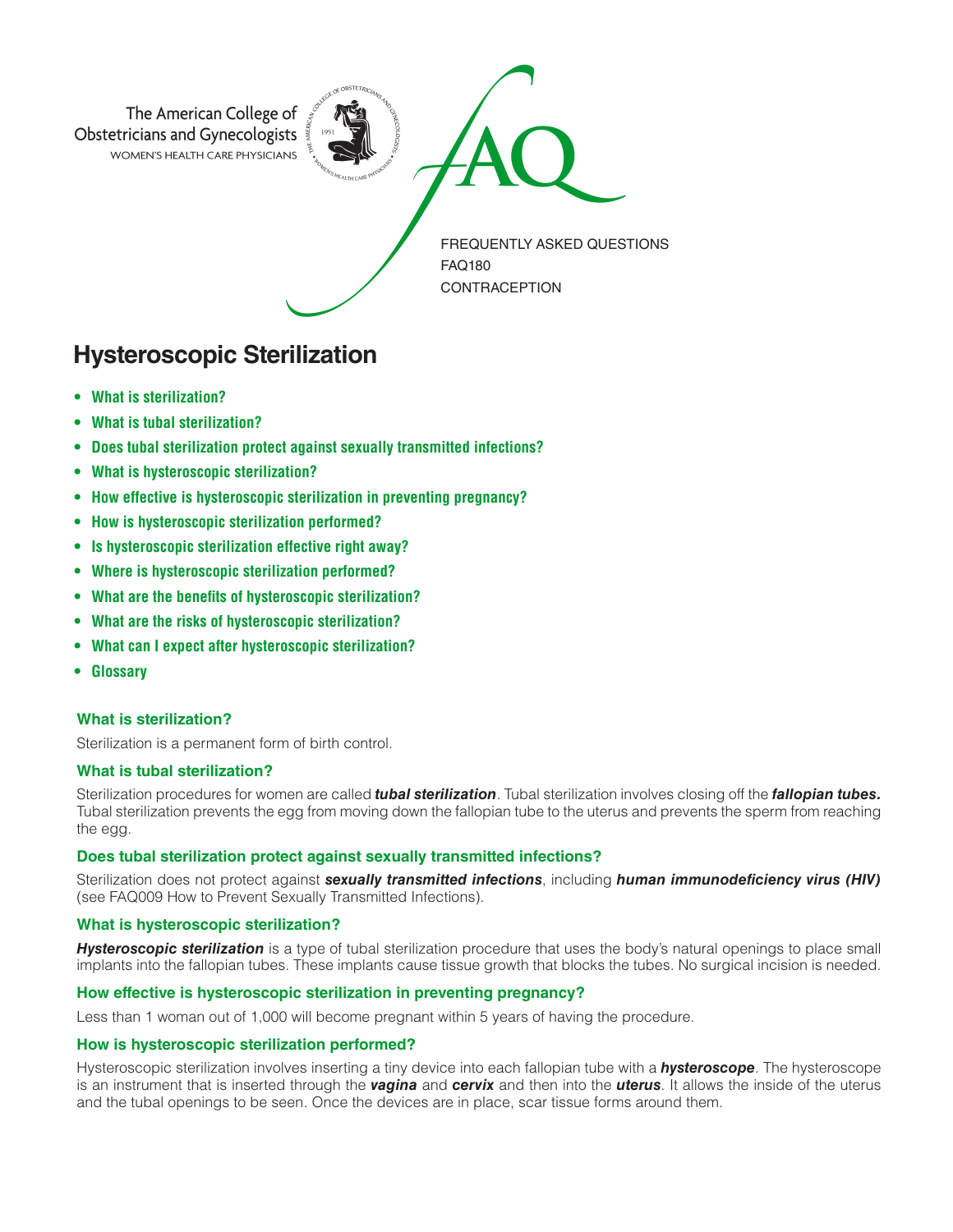## **Is hysteroscopic sterilization effective right away?**

No. It takes about 3 months after the procedure for the tubes to become completely blocked by the scar tissue. While the scar tissue is forming, it is possible to become pregnant. After 3 months, an X-ray procedure called *hysterosalpingography (HSG)* is done to make sure that the fallopian tubes are blocked. A backup birth control method should be used until an HSG test result confirms that the fallopian tubes are blocked.

## **Where is hysteroscopic sterilization performed?**

This type of sterilization often can be performed in your health care professional's office with *local anesthesia*. A drug to make you drowsy may be given as well. It also can be done in an operating room with *general anesthesia*.

#### **What are the benefits of hysteroscopic sterilization?**

Hysteroscopic sterilization uses your body's natural openings and does not require incisions in your skin. It can be done with local anesthesia. For these reasons, recovery from hysteroscopic sterilization usually is quicker than from other types of sterilization.

## **What are the risks of hysteroscopic sterilization?**

Hysteroscopic sterilization has the following risks:

- It may not be possible to place the devices in one or both fallopian tubes. Even when the devices are placed in both tubes, there is a risk that one or both tubes will not become completely blocked. In either case, the procedure cannot be relied on for birth control.
- There is a risk of injury to the uterus or fallopian tubes injury during the procedure. If this happens, the device can move out of place and embed itself in the abdomen. Surgery may be needed to remove the device.
- Pregnancy is uncommon after any type of sterilization procedure. However, if it does occur, there is a higher risk that it will be an *ectopic pregnancy*. Ectopic pregnancy can be a medical emergency.
- In rare cases, women report pain that does not go away after having hysteroscopic sterilization. If this happens, the devices can be removed using hysteroscopy or laparoscopy.

#### **What can I expect after hysteroscopic sterilization?**

Most women are able to resume normal activities within 24 hours. Some women do have discomfort during the procedure or for up to 1 week afterward. Side effects may include the following:

- Pain (similar to that of menstrual cramps)
- Nausea and vomiting
- Dizziness and light-headedness
- Bleeding and spotting

# **Glossary**

**Cervix:** The lower, narrow end of the uterus at the top of the vagina.

**Ectopic Pregnancy:** A pregnancy in which the fertilized egg begins to grow in a place other than inside the uterus, usually in one of the fallopian tubes.

*Fallopian Tubes:* Tubes through which an egg travels from the ovary to the uterus.

*General Anesthesia:* The use of drugs that produce a sleep-like state to prevent pain during surgery.

*Human Immunodeficiency Virus (HIV):* A virus that attacks certain cells of the body's immune system and causes acquired immunodeficiency syndrome (AIDS).

*Hysterosalpingography (HSG):* A special X-ray procedure in which a small amount of fluid is placed into the uterus and fallopian tubes to detect abnormal changes in their size and shape or to determine whether the tubes are blocked.

**Hysteroscope:** A device that is used to look inside the uterus and to do procedures.

*Hysteroscopic Sterilization:* A sterilization procedure in which the opening of each fallopian tube is blocked by scar tissue formed by the insertion of small implants, preventing sperm from entering the fallopian tubes to fertilize an egg.

*Local Anesthesia:* The use of drugs that prevent pain in a part of the body.

**Sexually Transmitted Infections:** Infections that are spread by sexual contact, including chlamydia, gonorrhea, human papillomavirus (HPV), herpes, syphilis, and human immunodeficiency virus (HIV, the cause of acquired immunodeficiency syndrome [AIDS]).

*Tubal Sterilization:* A method of female sterilization in which the fallopian tubes are tied, banded, clipped, sealed with electric current, blocked by scar tissue formed by the insertion of small implants, or removed completely.

*Uterus:* A muscular organ located in the female pelvis that contains and nourishes the developing fetus during pregnancy.

**Vagina:** A tube-like structure surrounded by muscles leading from the uterus to the outside of the body.